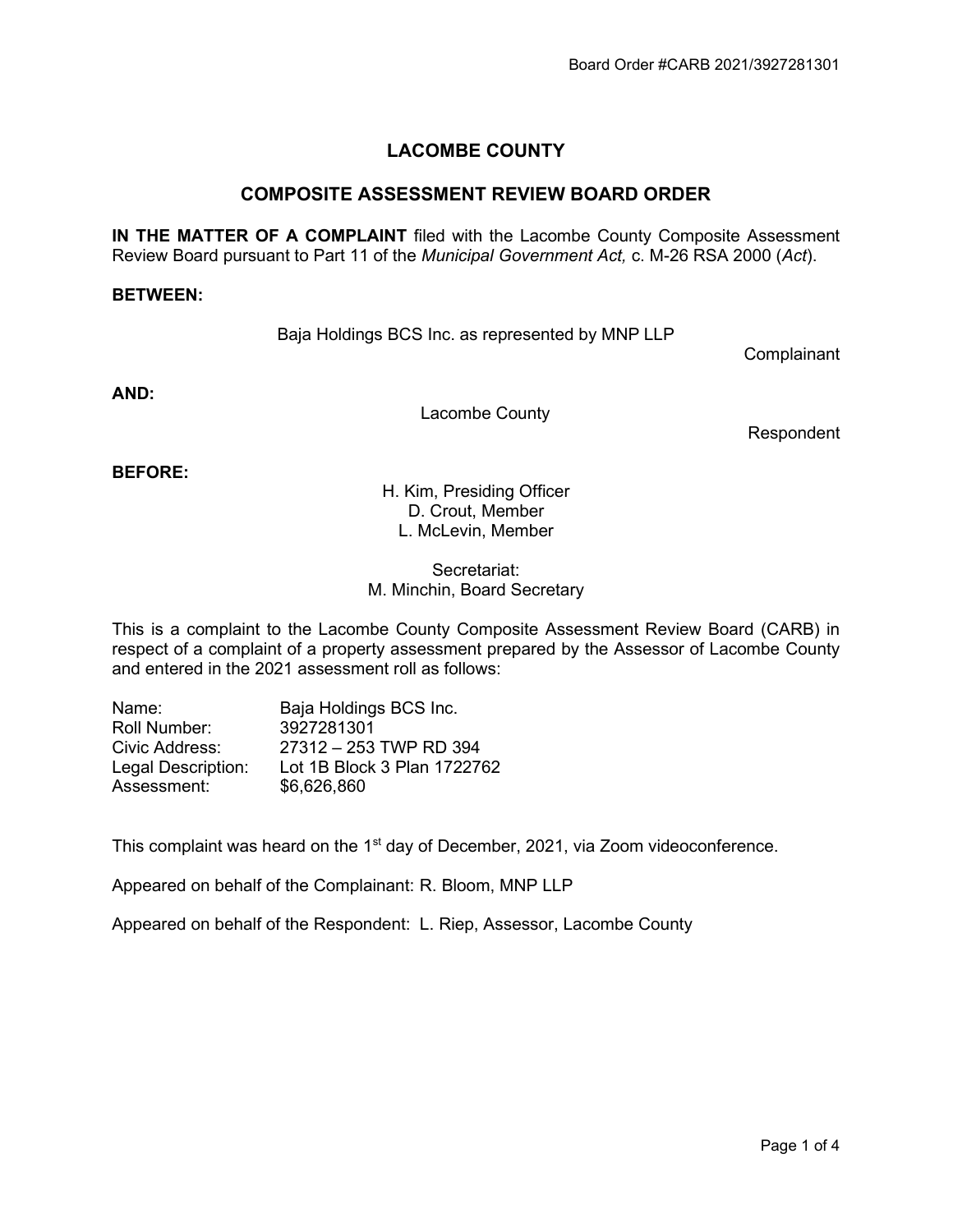# PROPERTY DESCRIPTION AND BACKGROUND

[1] The subject property is an industrial warehouse in the Aspelund Industrial Park on the west side of Highway 2. It was constructed in 2009 and consists of 13,120 square feet (sf) of finished office space with 12 industrial bays totalling 30,600 sf, three on the south and nine on the north sides of the office. It is assessed using the cost approach based on 7.73 acres of fully serviced land at market value with a +20% influence adjustment for access/exposure to Hwy 2, for a land assessment of \$2,315,380 and improvements valued using Marshall and Swift (M&S) with the 43,720 sf office/warehouse at \$4,176,320, a frame and fabric building at \$39,890 and site improvements at \$95,270 for the improvement assessment of \$4,311,480 which, added to the land assessment, results in the \$6,626,860 assessment under complaint.

# **ISSUE**

[2] The only issue in this complaint is whether the assessment reflects market value.

# REQUEST

[3] The Complainant requested that the assessment be reduced to \$5,000,000.

#### COMPLAINANT'S POSITION

[4] The Complainant presented photographs of the property, which has been vacant since December 2019. A listing brochure from Re/Max Commercial Properties was submitted, which offered the property for \$4,999,000. The brochure was undated, but an email from the owner dated June 12, 2021 stated that the assessment at \$6,626,860 was too high as they had a deal last year at \$4.8 million that fell through. The listing price supports the requested assessment.

[5] A half interest in the property was purchased on December 21, 2012 for \$4,500,000 which represents a total value of \$9,000,000. Adjusted for inflation, this results in a present value of \$10,015,247. The property was subdivided into two parcels in 2017, and the north portion sold in 2019 for \$4,950,000 leaving a residual value of \$5,059,010 for the subject south portion. This also supports the requested assessment.

[6] With respect to the M&S calculation, the Complainant noted that for the subject building type, the M&S tables list 40 to 50 year age life depending on quality. In comparison, the Respondent used 70 year age life to calculate depreciation for the subject assessment. The Complainant presented photographs and assessments of other properties to argue that the applied rank is also overstated. The Complainant concluded that the value based on a reconciled replacement cost is \$5,188,702.

[7] Based on the analysis of listing price, residual value and reconciled replacement cost, the Complainant requested the assessment be reduced to \$5,000,000.

# RESPONDENT'S POSITION

[8] The Respondent stated that lack of income data in the County results in valuation methods based on cost and sales comparison. He noted that while the Complainant raised the issue of assessment of the property as a whole, the primary concern is centred on the improvement component of the assessment, as there was no evidence to support a lower land assessment.

[9] The Respondent defended the use of a 70 year age life table from the Alberta Assessment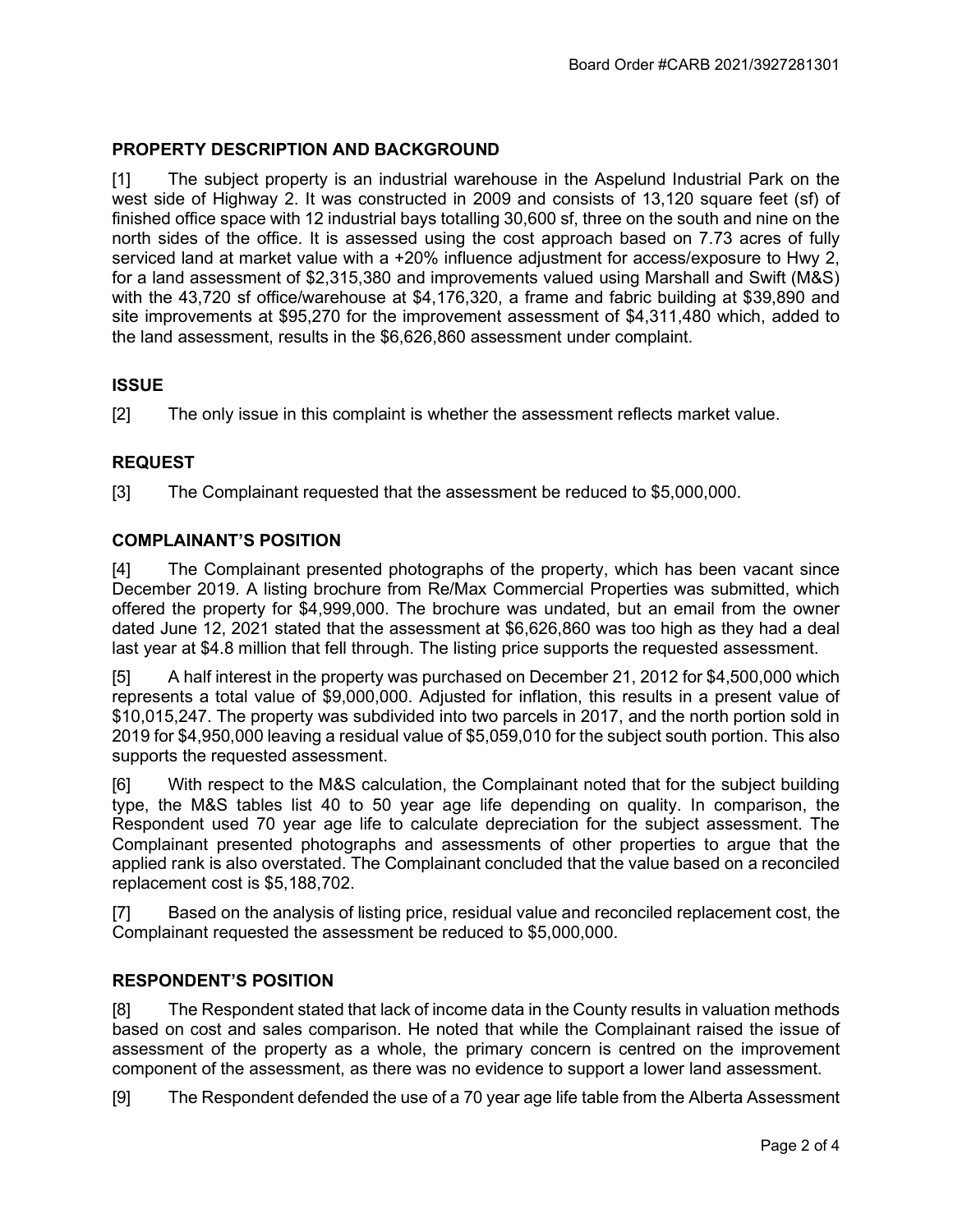Manuals, and explained that M&S applies costs for different regions, but does not adjust for local market conditions, which must be made at the local level as determined by the local market. The applied rank was based on conversations with local builders while the project was developed and was assigned to the subject so as to have the M&S calculator achieve values representative of the actual construction costs.

[10] The Respondent presented a table of neighbouring properties and their assessments to show that the subject was assessed equitably, as well as sales from Nov 2018 to October 2019. The Assessment to Sales Ratio (ASR) of the sales were 85.8% to 110.3% and, overall, are within the required quality standards for assessment. The best comparable to the subject property is the August 2019 sale of the subdivided north portion of the original parcel, for \$4,950,000. At the time of sale, the assessment of that property was \$4,146,750. The Respondent noted that the building on the north subdivision was built in late 2013, after the 2012 sale for \$9,000,000. The assessment of that building was \$2,669,636 which must be added to derive a residual value for the subject. On that basis, the value of the subject is \$7,728.646.

[11] The Respondent agreed that there were signs on the property in 2020 advertising that it was for sale, but argued that other than the listing, the Complainant presented no evidence to support the claim that the assessment is too high. The market evidence, specifically the sale of the subdivided north property, supports the assessment and it should be confirmed.

# **DECISION**

[12] The assessment is reduced to \$5,000,000

#### **REASONS**

[13] The CARB finds that asking price in the listing, the sale in 2020 that did not close, and the fact that the property has been vacant since December 2019 suggest that there is functional obsolescence in the improvement. All of the sales presented by the Respondent were significantly smaller than the subject, including the property to the north that was subdivided from the subject property. Under such circumstances, the CARB finds it apparent that there is little demand for a very large warehouse and office such as the subject, and its construction cost does not accurately reflect its market value. Additional depreciation over normal physical depreciation is appropriate.

[14] The asking price of an unsold listing does not provide an indication of market value; however, under the circumstances where a deal for slightly less was accepted but did not close, the CARB is persuaded that it represents the upper limit of market value during the valuation period. Accordingly, the assessment is reduced to the asking price of the listing.

Dated at Lacombe County, in the Province of Alberta, this 21<sup>st</sup> day of December, 2021.

 $\overline{\phantom{a}}$ 

For H. Kim, Presiding Officer